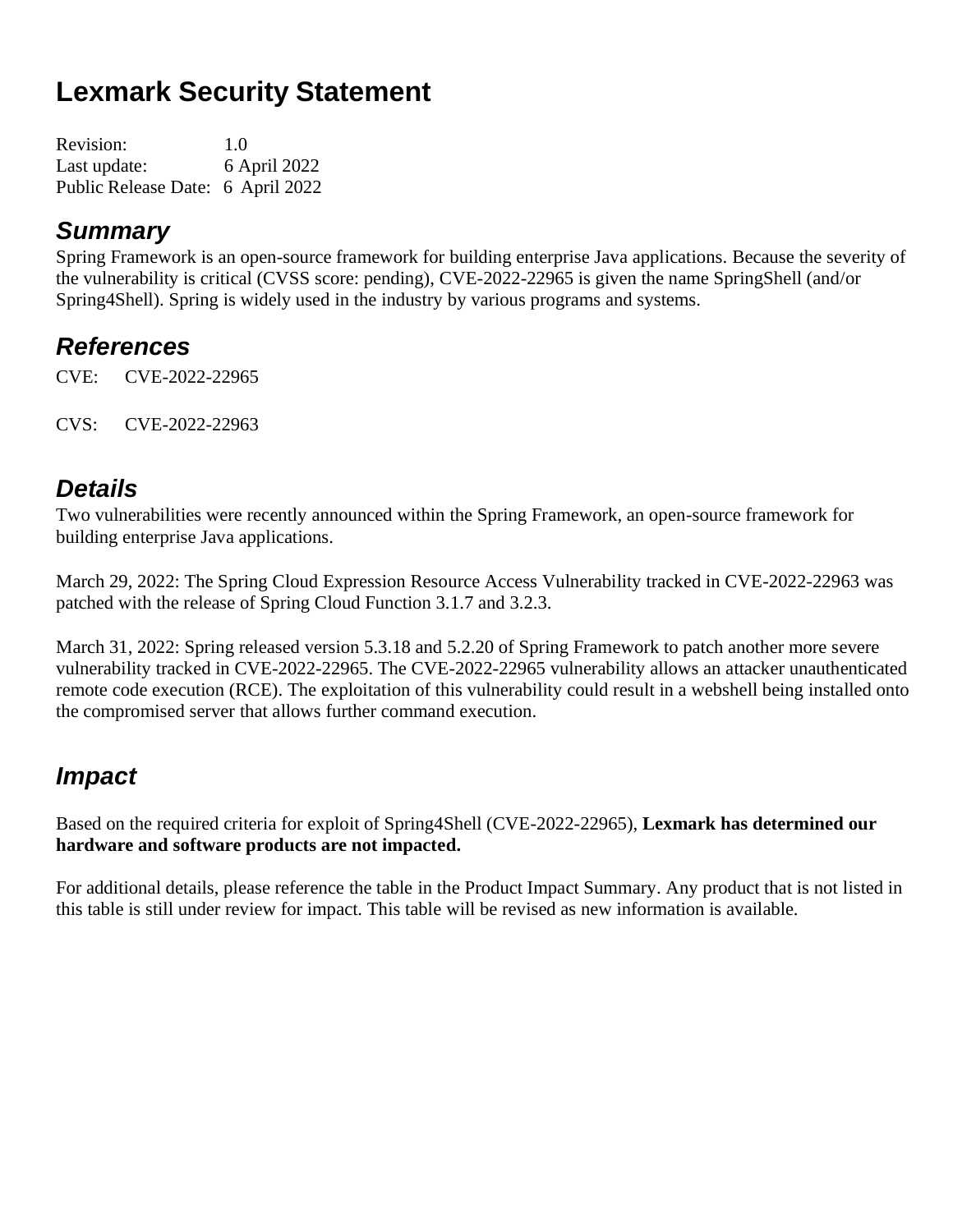# *Product Impact Summary*

| Product                                               | Impacted<br>(Yes/No) | Remedy | <b>Status</b>                                                                                   | <b>Upgrade Path</b> |
|-------------------------------------------------------|----------------------|--------|-------------------------------------------------------------------------------------------------|---------------------|
| Hardcopy Printers and<br><b>MFPs</b>                  | No                   | N/A    | Does not use Spring Framework                                                                   | N/A                 |
| Publishing Platform for<br>Retail                     | <b>No</b>            | N/A    | Does not use JAVA apps                                                                          | N/A                 |
| <b>Lexmark Cloud Services</b><br>(LCS) Fleet Agent    | <b>No</b>            | N/A    | Does not use Spring Framework                                                                   | N/A                 |
| <b>Lexmark Cloud Services</b><br>(LCS) Services       | No                   | N/A    | Does not use WAR files, not impacted<br>by CVE                                                  | N/A                 |
| <b>Lexmark Cloud Services</b><br>(LCS) Clients        | <b>No</b>            | N/A    | Some clients do not use JAVA apps or<br>Spring Framework and others are not<br>impacted by CVE. | N/A                 |
| <b>MVE</b><br>(Markvision Enterprise)                 | No                   | N/A    | Uses Java 8 LTS, not impacted by CVE                                                            | N/A                 |
| LFT                                                   | No                   | N/A    | Uses Java 8 LTS, not impacted by CVE                                                            | N/A                 |
| LRAM                                                  | No                   | N/A    | Does not use Spring Framework                                                                   | N/A                 |
| <b>LDCM (Lexmark Data</b><br>Collection Manager) v6.x | No                   | N/A    | Does not use JAVA apps                                                                          | N/A                 |
| <b>LDCM (Lexmark Data</b><br>Collection Manager) v7.x | <b>No</b>            | N/A    | Does not use JAVA apps                                                                          | N/A                 |
| LRMe (Lexmark Remote<br>Management Extension)         | No                   | N/A    | Uses JAVA 8 LTS, not impacted by CVE                                                            | N/A                 |
| LDD (Lexmark Document<br>Distributor)                 | No                   | N/A    | Uses JAVA 8 LTS, not impacted by CVE                                                            | N/A                 |
| <b>LPM (Lexmark Print</b><br>Management)              | No                   | N/A    | Uses JAVA 8 LTS, not impacted by CVE                                                            | N/A                 |
| DDU (Device Deployment<br>Utility)                    | No                   | N/A    | Uses JAVA 8 LTS, not impacted by CVE                                                            | N/A                 |
|                                                       |                      |        |                                                                                                 |                     |

# *Obtaining Updated Software*

Not applicable

### *Workarounds*

Not applicable

### *Exploitation and Public Announcements*

Lexmark is not aware of any malicious use against Lexmark products of the vulnerabilities described in this advisory.